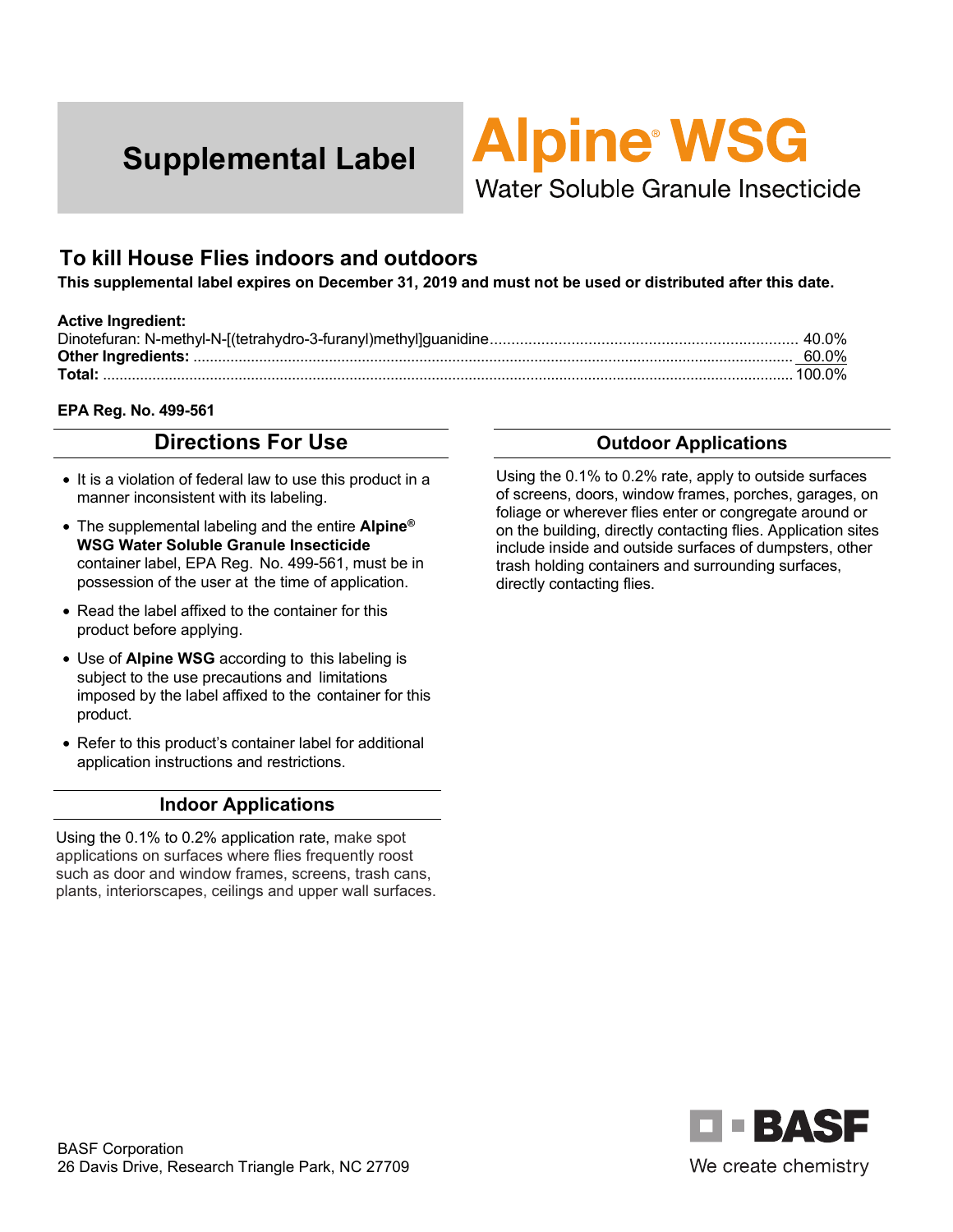The **Directions For Use** of this product reflect the opinion of experts based on field use and tests. The directions are believed to be reliable and must be followed carefully. However, it is impossible to eliminate all risks inherently associated with the use of this product. Ineffectiveness or other unintended consequences may result because of such factors as environmental conditions, presence of other materials, or use of the product in a manner inconsistent with its labeling, all of which are beyond the control of BASF CORPORATION ("BASF") or the Seller. To the extent consistent with applicable law, all such risks shall be assumed by the Buyer. BASF warrants that this product conforms to the chemical description on the label and is reasonably fit for the purposes referred to in the **Directions For Use**, subject to the inherent risks, referred to above. **TO THE EXTENT CONSISTENT WITH APPLICABLE LAW: (A) BASF MAKES NO OTHER WARRANTIES EXPRESS OR IMPLIED, INCLUDING WARRANTIES OF FITNESS FOR PARTICULAR PURPOSE OR MERCHANTABILITY, (B) BUYER'S EXCLUSIVE REMEDY AND BASF'S AND SELLER'S EXCLUSIVE LIABILITY, WHETHER IN CONTRACT, TORT, NEGLIGENCE, STRICT LIABILITY, OR OTHERWISE, SHALL BE LIMITED TO REPAYMENT OF THE PURCHASE PRICE OF THE PRODUCT, AND (C) BASF AND THE SELLER DISCLAIM ANY LIABILITY FOR CONSEQUENTIAL, INCIDENTAL, SPECIAL OR INDIRECT DAMAGES RESULTING FROM THE USE OR HANDLING OF THIS PRODUCT.** BASF and the Seller offer this product, and the Buyer and User accept it, subject to these **Conditions of Sale and Warranty** which may be varied only by agreement in writing signed by a duly authorized **representative of BASF.** PCS915 **Alpine** is a registered trademark of BASF.

© 2016 BASF Corporation All rights reserved.

000499-00561.20160808.**NVA 2016-04-477-0180** 

Based on: NVA 2016-04-477-0051

BASF Corporation 26 Davis Drive Research Triangle Park, NC 27709

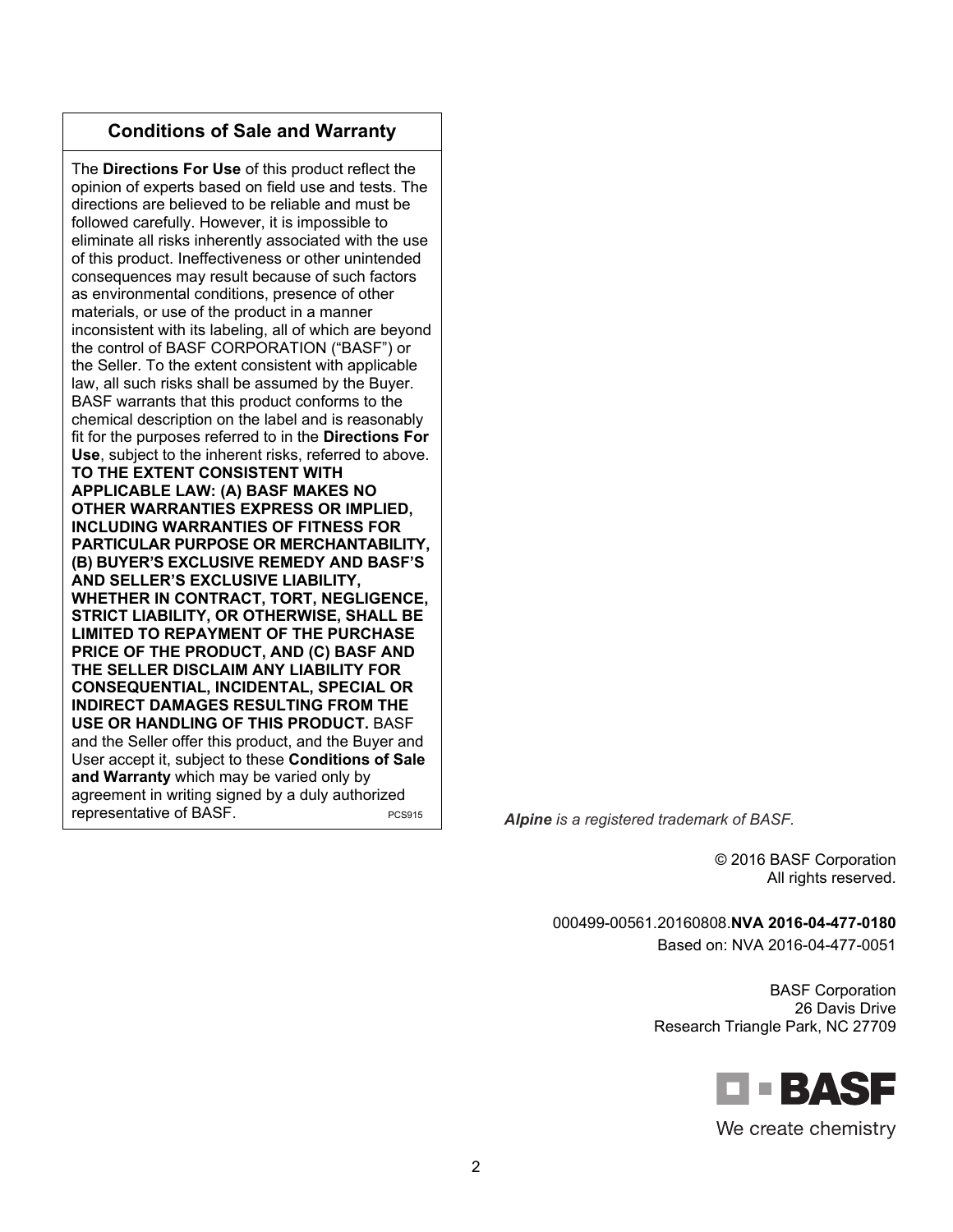# **Alpine WSG**

Water Soluble Granule Insecticide

# **To kill Stored Product Pests (Confused Flour Beetles, Granary Weevils, Lesser Grain Borers, and Warehouse Beetles) indoors and outdoors**

**This supplemental label expires on December 31, 2019 and must not be used or distributed after this date.** 

#### **Active Ingredient:**  Dinotefuran: N-methyl-N-[(tetrahydro-3-furanyl)methyl]guanidine ........................................................................ 40.0% **Other Ingredients:** .................................................................................................................................................. 60.0% **Total:** ........................................................................................................................................................................ 100.0%

#### **EPA Reg. No. 499-561**

# **Directions For Use**

- It is a violation of federal law to use this product in a manner inconsistent with its labeling.
- The supplemental labeling and the entire **Alpine® WSG Water Soluble Granule Insecticide**  container label, EPA Reg. No. 499-561, must be in possession of the user at the time of application.
- Read the label affixed to the container for this product before applying.
- Use of **Alpine WSG** according to this labeling is subject to the use precautions and limitations imposed by the label affixed to the container for this product.
- Refer to this product's container label for additional application instructions and restrictions.

## **Indoor and Outdoor Applications**

Use the 0.1% rate. Before storing products, treat warehouses, production facilities, storage areas, rail cars, truck beds, and other areas where products are stored. Apply as a spot and/or **Crack & Crevice**® treatment to cracks, crevices, and surfaces where pests have been seen or may have harborage. This product may be used to treat empty grain storage facilities and other listed areas for stored product pest control. Cleaning areas prior to use of this product will increase levels of control. Any foodstuffs infested with pests should be removed and destroyed.

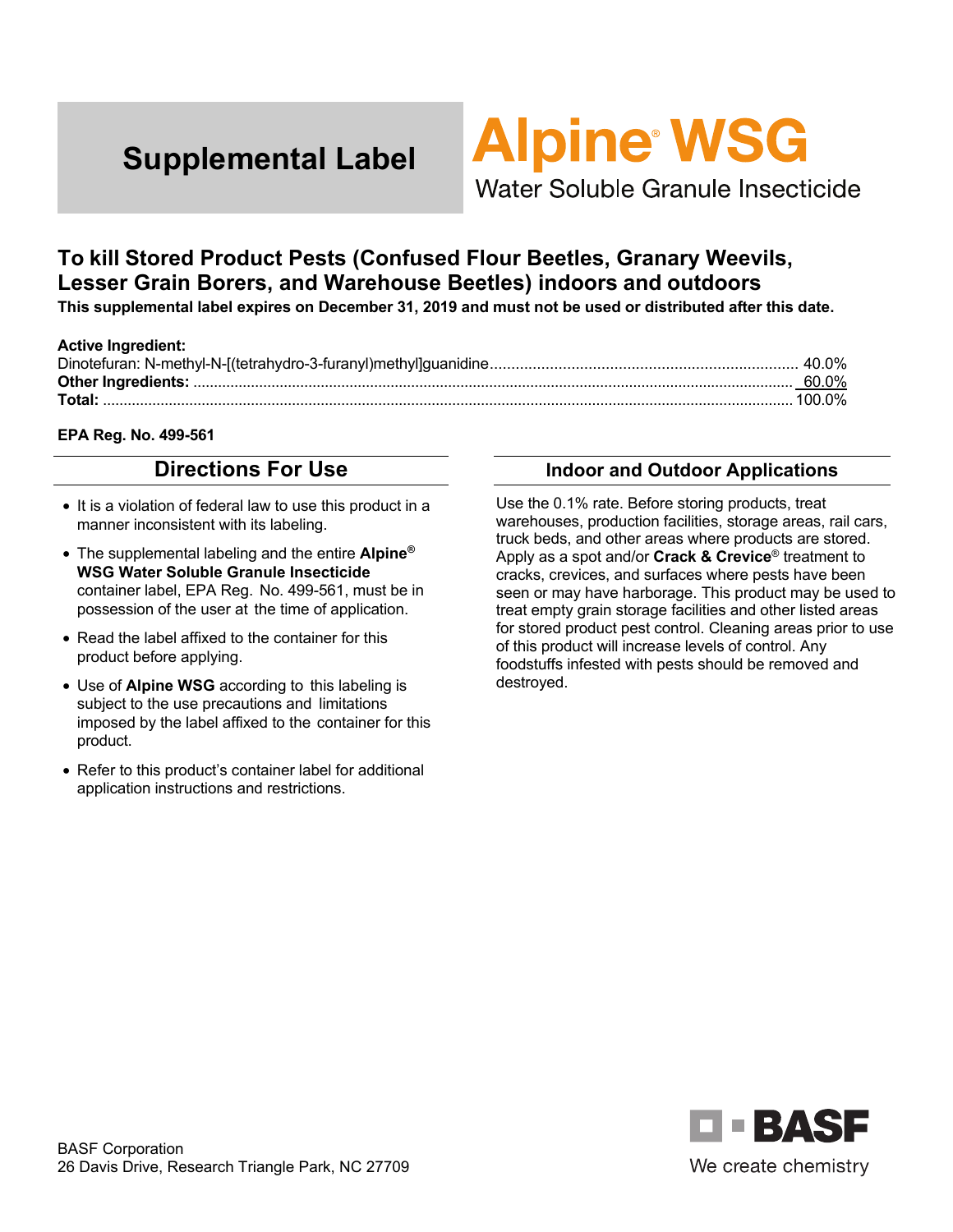The **Directions For Use** of this product reflect the opinion of experts based on field use and tests. The directions are believed to be reliable and must be followed carefully. However, it is impossible to eliminate all risks inherently associated with the use of this product. Ineffectiveness or other unintended consequences may result because of such factors as environmental conditions, presence of other materials, or use of the product in a manner inconsistent with its labeling, all of which are beyond the control of BASF CORPORATION ("BASF") or the Seller. To the extent consistent with applicable law, all such risks shall be assumed by the Buyer. BASF warrants that this product conforms to the chemical description on the label and is reasonably fit for the purposes referred to in the **Directions For Use**, subject to the inherent risks, referred to above. **TO THE EXTENT CONSISTENT WITH APPLICABLE LAW: (A) BASF MAKES NO OTHER WARRANTIES EXPRESS OR IMPLIED, INCLUDING WARRANTIES OF FITNESS FOR PARTICULAR PURPOSE OR MERCHANTABILITY, (B) BUYER'S EXCLUSIVE REMEDY AND BASF'S AND SELLER'S EXCLUSIVE LIABILITY, WHETHER IN CONTRACT, TORT, NEGLIGENCE, STRICT LIABILITY, OR OTHERWISE, SHALL BE LIMITED TO REPAYMENT OF THE PURCHASE PRICE OF THE PRODUCT, AND (C) BASF AND THE SELLER DISCLAIM ANY LIABILITY FOR CONSEQUENTIAL, INCIDENTAL, SPECIAL OR INDIRECT DAMAGES RESULTING FROM THE USE OR HANDLING OF THIS PRODUCT.** BASF and the Seller offer this product, and the Buyer and User accept it, subject to these **Conditions of Sale and Warranty** which may be varied only by agreement in writing signed by a duly authorized

agreement in whing signed by a duly admiorized<br>*PCS915* **Alpine and Crack & Crevice** are registered trademarks *of PASE of BASF.* 

> © 2016 BASF Corporation All rights reserved.

000499-00561.20160808.**NVA 2016-04-477-0182** 

Based on: NVA 2016-04-477-0053

BASF Corporation 26 Davis Drive Research Triangle Park, NC 27709

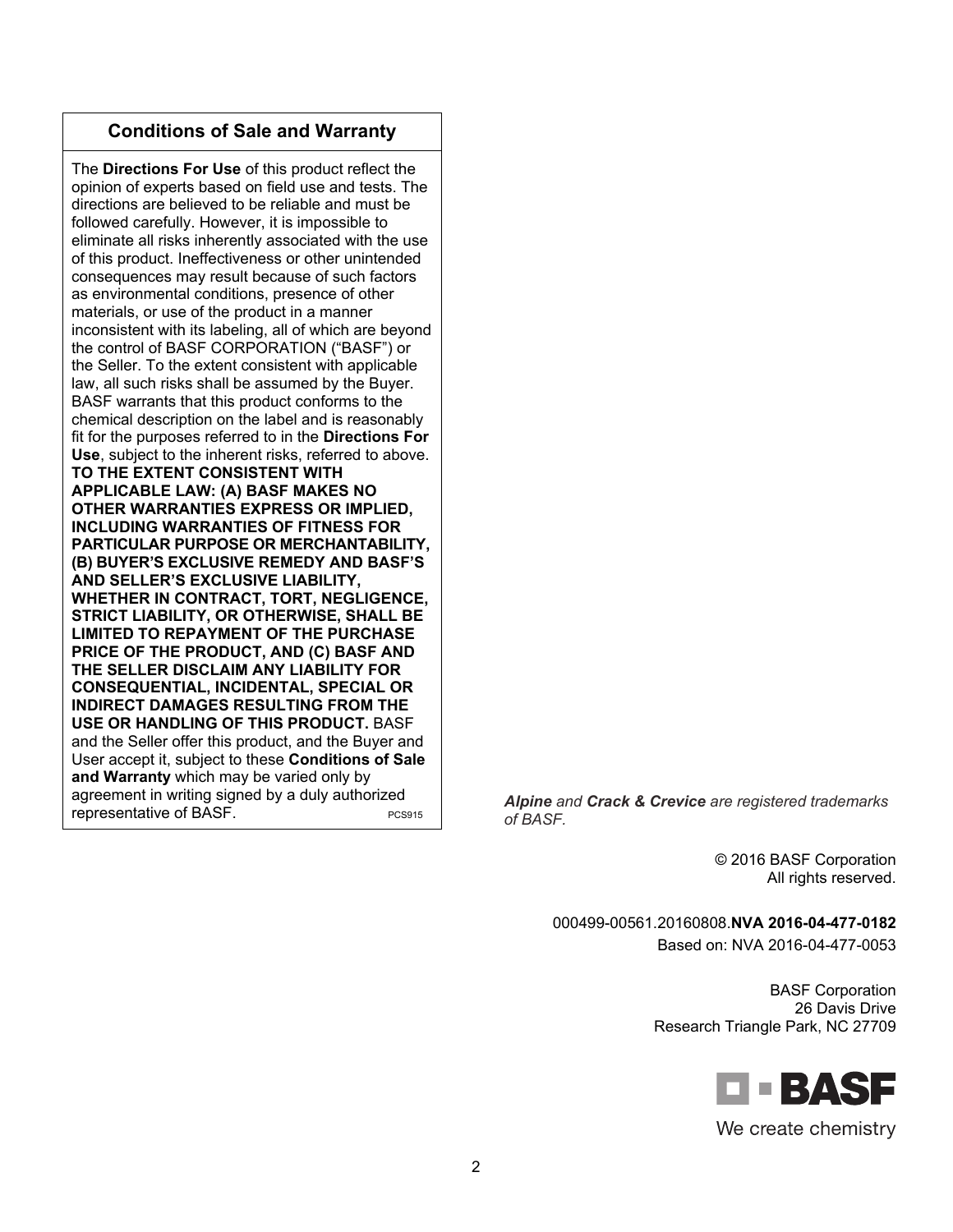

# **To kill Turkestan Cockroaches indoors and outdoors**

**This supplemental label expires on December 31, 2019 and must not be used or distributed after this date.** 

#### **Active Ingredient:**

|        | 60.0% |
|--------|-------|
| Total: |       |

#### **EPA Reg. No. 499-561**

# **Directions For Use**

- It is a violation of federal law to use this product in a manner inconsistent with its labeling.
- The supplemental labeling and the entire **Alpine® WSG Water Soluble Granule Insecticide**  container label, EPA Reg. No. 499-561, must be in possession of the user at the time of application.
- Read the label affixed to the container for this product before applying.
- Use of **Alpine WSG** according to this labeling is subject to the use precautions and limitations imposed by the label affixed to the container for this product.
- Refer to this product's container label for additional application instructions and restrictions.

#### **Outdoor Applications**

Use the 0.3% rate. Directly contacting pests, apply where pests rest, trail and harbor, such as structural and other voids (including voids associated with and around doors, windows, utility entry points, behind siding, weep holes and tree hollows), eaves of structures, around lights or other insect attractant areas, foliage, bushes, landscape materials, garbage receptacles, under trees and other shaded areas.

#### **Indoor Applications**

Using the 0.3% application rate, make spot and/or **Crack & Crevice®** applications into hiding places and entry points such as cracks and crevices, void areas, moist areas, openings around pipes and sinks, under refrigerators or vending machines, interiorscapes, across lower doorway frames and window openings.

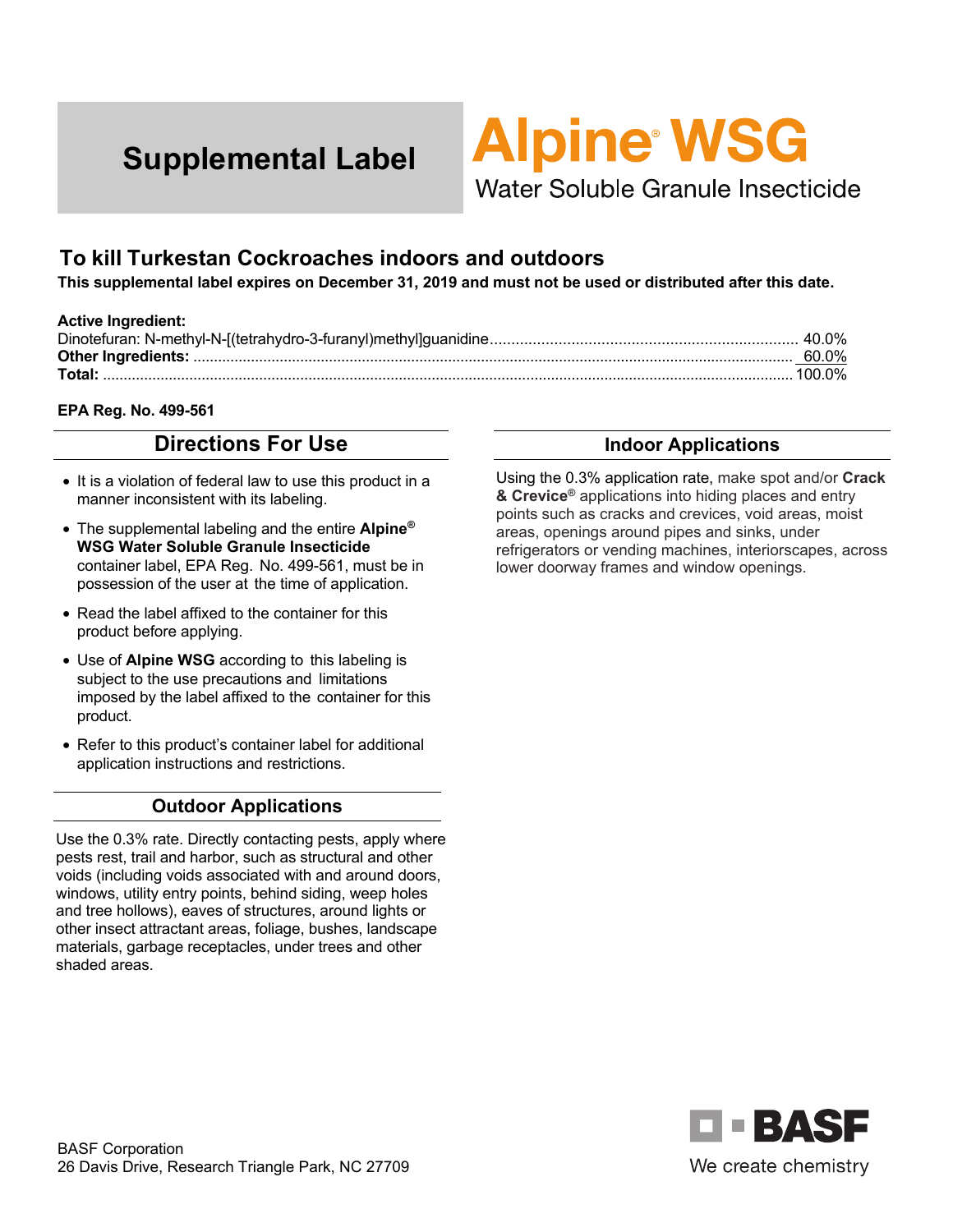The **Directions For Use** of this product reflect the opinion of experts based on field use and tests. The directions are believed to be reliable and must be followed carefully. However, it is impossible to eliminate all risks inherently associated with the use of this product. Ineffectiveness or other unintended consequences may result because of such factors as environmental conditions, presence of other materials, or use of the product in a manner inconsistent with its labeling, all of which are beyond the control of BASF CORPORATION ("BASF") or the Seller. To the extent consistent with applicable law, all such risks shall be assumed by the Buyer. BASF warrants that this product conforms to the chemical description on the label and is reasonably fit for the purposes referred to in the **Directions For Use**, subject to the inherent risks, referred to above. **TO THE EXTENT CONSISTENT WITH APPLICABLE LAW: (A) BASF MAKES NO OTHER WARRANTIES EXPRESS OR IMPLIED, INCLUDING WARRANTIES OF FITNESS FOR PARTICULAR PURPOSE OR MERCHANTABILITY, (B) BUYER'S EXCLUSIVE REMEDY AND BASF'S AND SELLER'S EXCLUSIVE LIABILITY, WHETHER IN CONTRACT, TORT, NEGLIGENCE, STRICT LIABILITY, OR OTHERWISE, SHALL BE LIMITED TO REPAYMENT OF THE PURCHASE PRICE OF THE PRODUCT, AND (C) BASF AND THE SELLER DISCLAIM ANY LIABILITY FOR CONSEQUENTIAL, INCIDENTAL, SPECIAL OR INDIRECT DAMAGES RESULTING FROM THE USE OR HANDLING OF THIS PRODUCT.** BASF and the Seller offer this product, and the Buyer and User accept it, subject to these **Conditions of Sale and Warranty** which may be varied only by agreement in writing signed by a duly authorized

agreement in whing signed by a duly admiorized<br>*PCS915* **Alpine and Crack & Crevice** are registered trademarks *of PASE of BASF.* 

> © 2016 BASF Corporation All rights reserved.

000499-00561.20160808.**NVA 2016-04-477-0183** 

Based on: NVA 2016-04-477-0054

BASF Corporation 26 Davis Drive Research Triangle Park, NC 27709

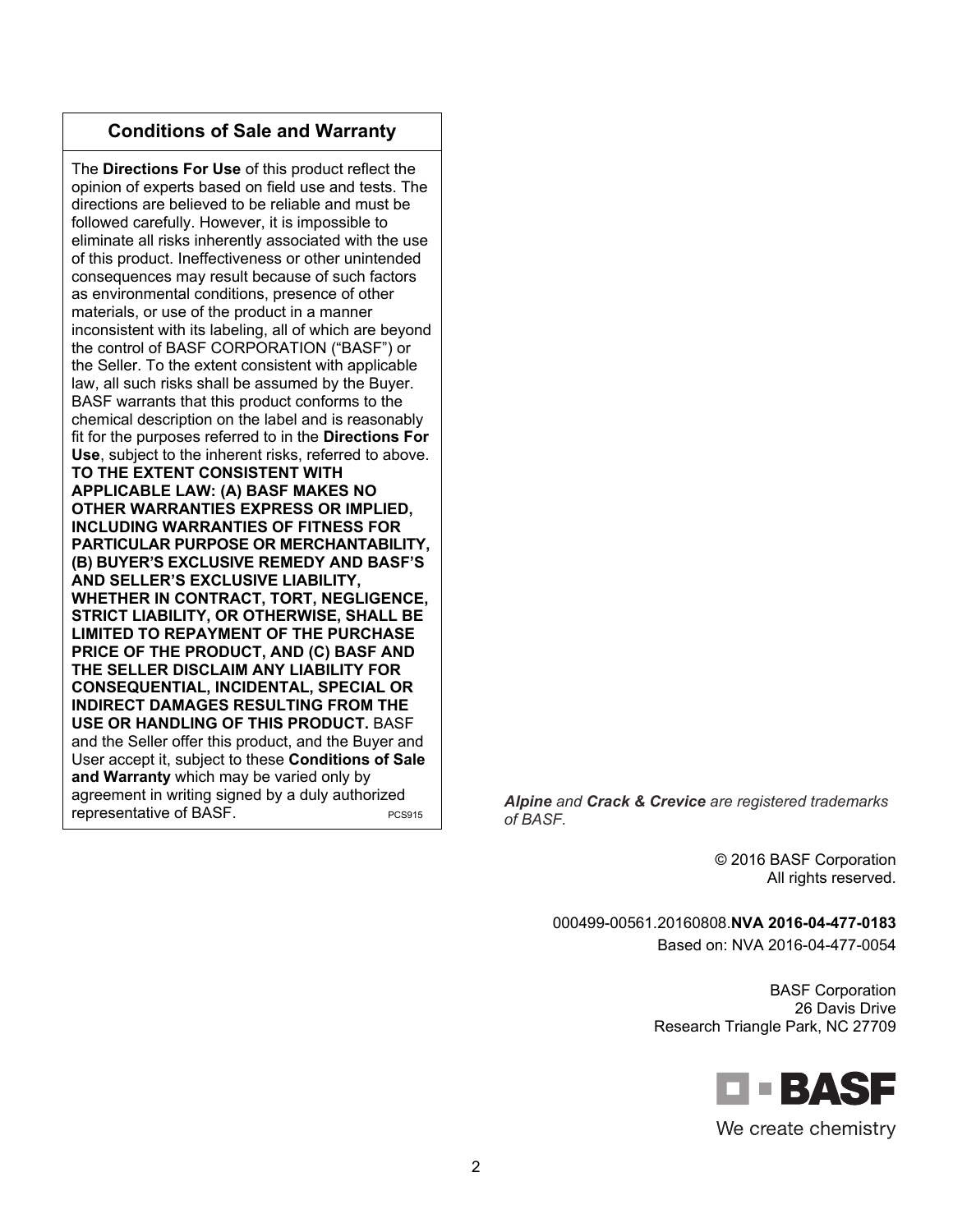

Water Soluble Granule Insecticide

# **To kill Asian lady beetles, Bed bugs, Carpenter ants, Centipedes, Cockroaches (American and German), Field crickets, Millipedes and Springtails indoors and outdoors**

**This supplemental label expires on December 31, 2019 and must not be used or distributed after this date.** 

#### **Active Ingredient:**

#### **EPA Reg. No. 499-561**

# **Directions For Use**

- It is a violation of federal law to use this product in a manner inconsistent with its labeling.
- The supplemental labeling and the entire **Alpine® WSG Water Soluble Granule Insecticide**  container label, EPA Reg. No. 499-561, must be in possession of the user at the time of application.
- Read the label affixed to the container for this product before applying.
- Use of **Alpine WSG** according to this labeling is subject to the use precautions and limitations imposed by the label affixed to the container for this product.
- Refer to this product's container label for additional application instructions and restrictions.

#### **Indoor Applications**

Using the 0.1% application rate, make spot and/or **Crack & Crevice®** applications into hiding places and entry points such as cracks and crevices, void areas, moist areas, openings around pipes and sinks, under refrigerators or vending machines, interiorscapes, across lower doorway frames and window openings.

## **Outdoor Applications**

Use the 0.1% rate. Directly contacting pests, apply where pests rest, trail and harbor, such as structural and other voids (including voids associated with and around doors, windows, utility entry points, behind siding, weep holes and tree hollows), eaves of structures, around lights or other insect attractant areas, foliage, bushes, landscape materials, garbage receptacles, under trees and other shaded areas.